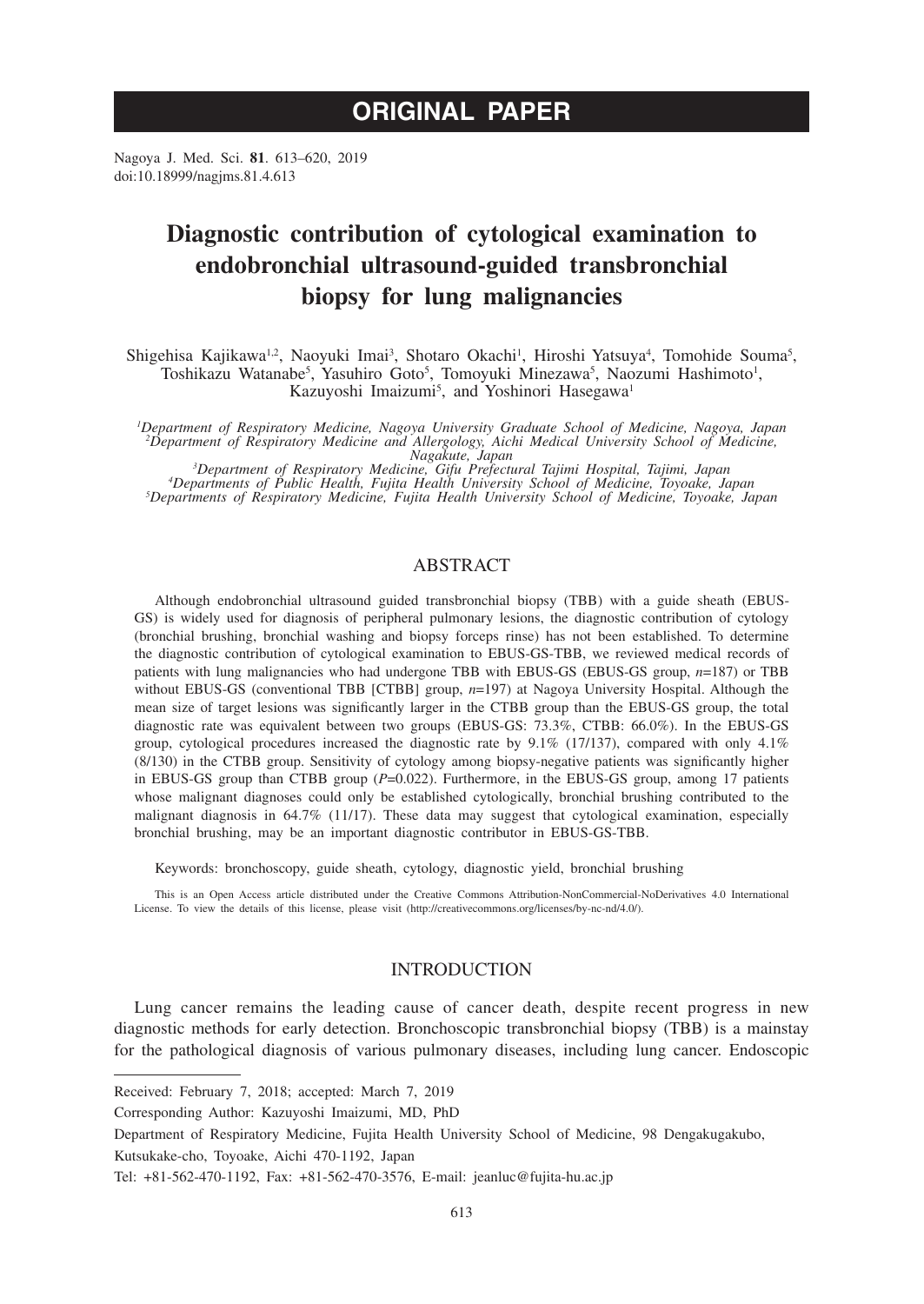### Shigehisa Kajikawa et al

procedures that use ultrasound have recently become more popular. Several studies have shown diagnostic advantages in endobronchial ultrasound with a guide sheath (EBUS-GS).1-4 A guide sheath can be introduced to the target peripheral pulmonary lesion, and whether the sheath is located at the center of the target lesion can be confirmed by its depiction on the ultrasound image. Biopsy can be repeated through the guide sheath at exactly at the same point, resulting in a high diagnostic yield.5,6 In most cases, cytological examinations, such as bronchial brushing, bronchial washing, or forceps rinsing, are performed simultaneously with EBUS-GS, which potentially help in the diagnosis of lung cancer. However, few reports have discussed the contribution of cytological examination to TBB using EBUS-GS.7 In this study, we retrospectively evaluated the contribution of cytological examination to the diagnostic performance of TBB, with and without EBUS-GS.

## MATERIALS AND METHODS

#### *Patients*

We retrospectively reviewed the clinical records of 266 patients who had undergone TBB with EBUS-GS, at Nagoya University Hospital from April 2011 to June 2012. Collectively, the patients had 137 definite malignant lesions, 32 definite benign lesions, and 97 undiagnosed lesions. From the 97 patients with undiagnosed lesions, twelve patients were excluded because their final diagnoses were undetermined as they were lost to follow-up, and 35 patients were diagnosed as benign by examination methods other than TBB or long-time follow-up (at least three years). Finally, 50 of the 97 patients with undiagnosed lesions were diagnosed with lung cancer by other examination techniques (i.e., false negatives). In total, 187 patients with final diagnoses of malignancy comprised the EBUS-GS group in this study. Between July 2009 and March 2011, we performed TBB without EBUS-GS (conventional TBB [CTBB]) in 313 patients. Of these patients, 130 were diagnosed with malignancies, 46 patients were diagnosed with benign lesions, and 137 were undiagnosed by TBB. Among the 137 undiagnosed patients, 15 patients remained undiagnosed and were excluded because of loss to follow up, and 55 patients were diagnosed with benign disease by examinations other than TBB. Eventually, however, 67 of the 137 patients with undiagnosed lesions by CTBB were diagnosed with malignancies and included in this analysis. In total, 197 patients comprised the CTBB group (Fig. 1). The Nagoya University institutional review board approved this retrospective study.

#### *Bronchoscopy*

In EBUS-GS TBB, we used video bronchoscopes (BFp-260F, 4.0-mm outer diameter and BF1T-260, 5.9-mm outer diameter; Olympus, Tokyo, Japan) with an ultrasound scanner (EU-ME-1; Olympus) for the EBUS-GS biopsies. We used guide sheath kits with two sizes (K-201 and K-203 unit; Olympus). Each guide sheath kit consisted of a guide sheath, forceps, and a cytology brush. To detect the target lesion, we used radial endobronchial ultrasound probes (UM-S20-17S, 1.7-mm outer diameter and UM-S20-20R, 2.0-mm outer diameter; Olympus). In the CTBB group, we used several types of bronchoscopes for biopsy (BF260, BF6C260, BFp260F, and BF1T260; Olympus), disposable biopsy forceps (FB-231D; Olympus), and disposable cytology brushes (BC-202D-2010; Olympus).

#### *Procedures*

All bronchoscopic procedures were performed under local anesthesia at the pharynx by nebulized lidocaine and conscious sedation by intravenous midazolam.8 During EBUS-GS TBB,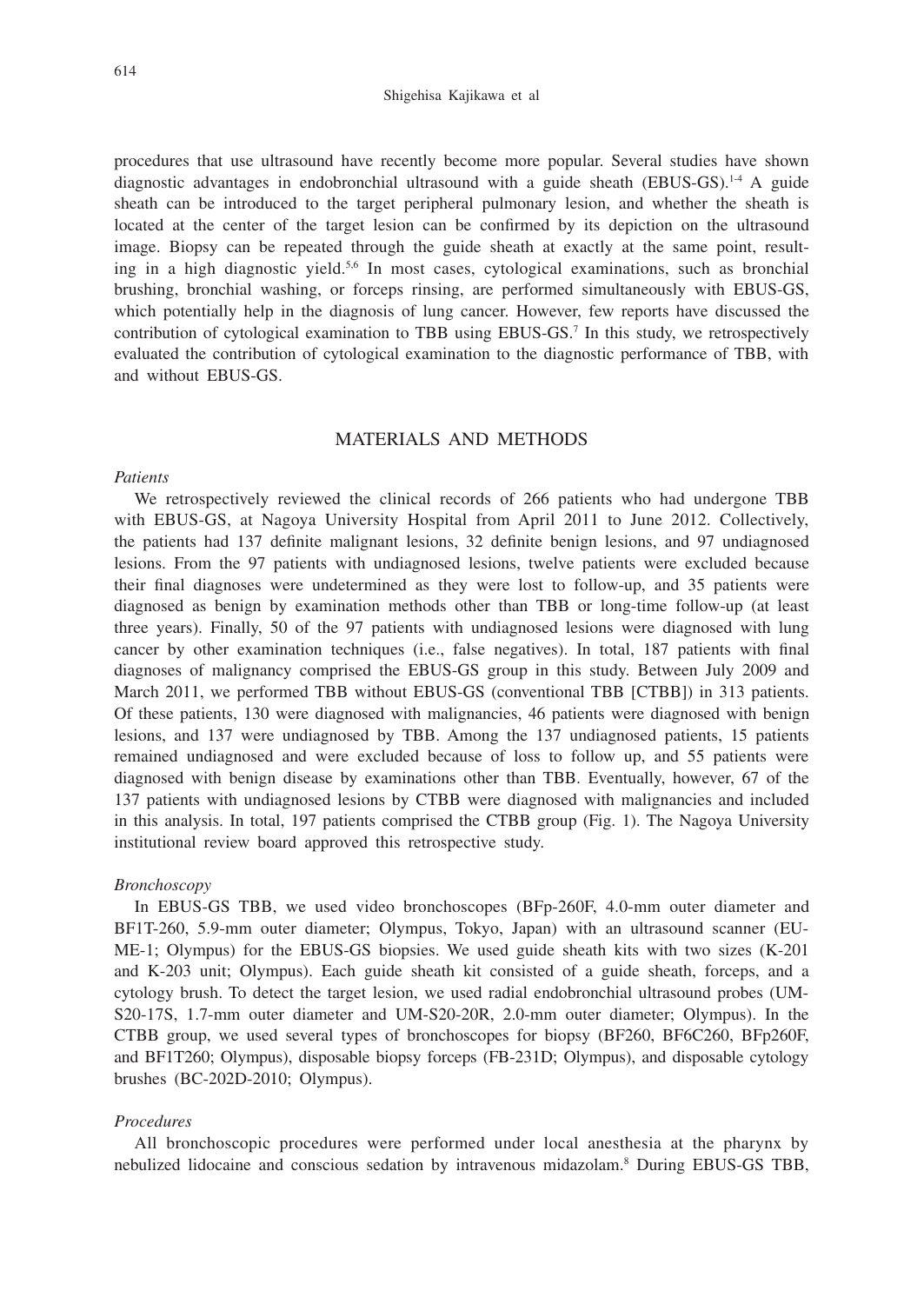

**Fig. 1** Schematic of patients included in this study

\*Cases with unknown final diagnoses due to loss to follow up were excluded from this analysis.

\*\*Diagnoses were made by methods other than TBB or observation more than three years without remarkable change.

\*\*\*Diagnoses were made by methods other than TBB.

§ Biopsy+: malignant diagnosis could be obtained by forceps biopsy; Biopsy−/cytology+: Malignant diagnosis could be obtained only by cytology.

TBB using EBUS-GS: transbronchial biopsy using endobronchial ultrasound with a guide sheath; Conventional TBB: conventional transbronchial biopsy (no guide sheath)

we obtained ultrasound images of peripheral pulmonary lesions by a radial EBUS probe under fluoroscopic X-ray guidance. An EBUS probe was inserted through a guide sheath (K201 or K203; Olympus). When a suitable ultrasound image of the target lesion was obtained, we inserted a biopsy forceps followed by a cytological brush through the guide sheath. After performing biopsies and cytological brushing, 20 ml of saline was injected and retrieved as a bronchial washing. The biopsy forceps were rinsed in saline after each biopsy, and the rinsed saline was used for cytological examination. During each CTBB procedure, we inserted a biopsy forceps and cytological brush into a corresponding bronchus. The biopsies, forceps rinse, brushing cytology, and bronchial washing were performed in the same order as in EBUS-GS. For both periods (July 2009–March 2011, when CTBB had been performed; and April 2011–June 2012, when EBUS-GS-TBB had been performed), years of bronchoscopy experience of operator were equivalent (range: 7–15 years) in our institution.

### *Statistical analysis*

We evaluated the differences in the mean values between two groups using the Mann–Whitney U-test and chi-square test. *P*<0.05 was considered significant. All statistical analyses were performed with JMP software (ver. 8.0; SAS Institute Inc. Tokyo, Japan).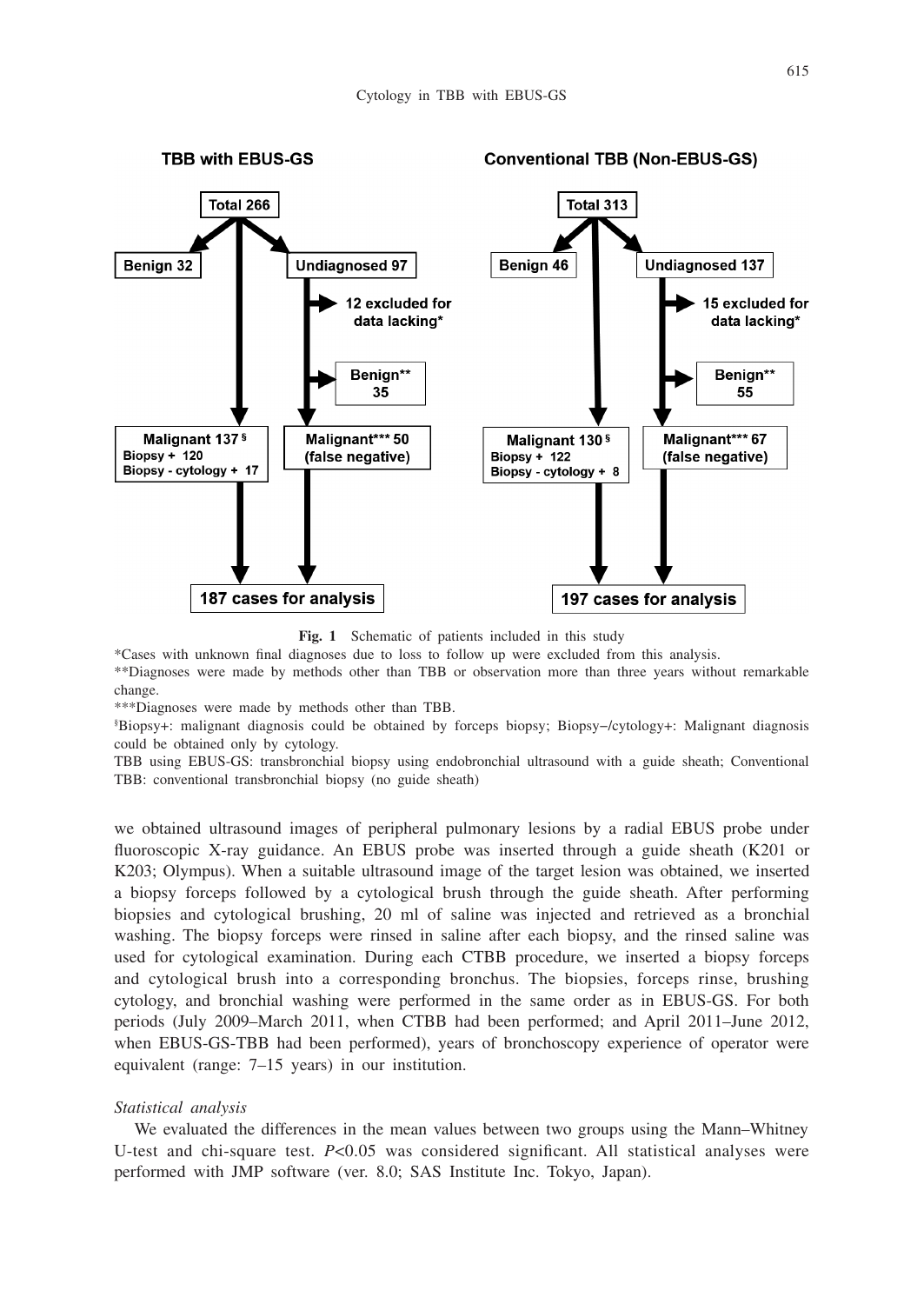## RESULTS

Patients' characteristics are shown in Table 1. The EBUS-GS group and CTBB group did not significantly differ in age, sex, disease location, or examination times.

Median sizes of target lesion significantly differed between the two groups (EBUS-GS group: 25 mm; CTBB group: 33 mm, *P*=0.02). The total diagnostic yield was equivalent between the EBUS-GS group and CTBB group (73.3%, and 66.0%, respectively; Table 2). The final pathological diagnoses and numbers of patients with false-negative results are shown in Table 2 by histologic type. Except for metastatic cancer, histologic types did not significantly differ among the two groups.

The diagnostic yield of TBB and each type of cytological examination is shown in Table 3.

|                            | Patient characteristics<br>Table 1 |                  |           |
|----------------------------|------------------------------------|------------------|-----------|
|                            | TBB using EBUS-GS                  | Conventional TBB | P         |
|                            | $(n=187)$                          | $(n=197)$        |           |
| Age (years, mean)          | 70.6                               | 68.1             | <b>NS</b> |
| Sex (M/F)                  | 119/68                             | 137/60           | <b>NS</b> |
| Lesion location            |                                    |                  | <b>NS</b> |
| Right upper lobe           | 50                                 | 67               |           |
| Right middle lobe          | 10                                 | 8                |           |
| Right lower lobe           | 43                                 | 41               |           |
| Left upper lobe            | 43                                 | 42               |           |
| Lingular lobe              | 8                                  | 9                |           |
| Left lower lobe            | 33                                 | 30               |           |
| Lesion size (mm, mean)     | 25                                 | 33               | 0.02      |
| Procedure time (min, mean) | 38                                 | 36               | <b>NS</b> |

TBB using EBUS-GS: transbronchial biopsy using endobronchial ultrasound with a guide sheath; Conventional TBB: conventional transbronchial biopsy (no guide sheath); NS: not significant.

|                             | TBB using EBUS-GS | <b>CTBB</b>    |  |
|-----------------------------|-------------------|----------------|--|
|                             | $n=187$           | $n=197$        |  |
| Total diagnosis rate $(\%)$ | 137/50 (73.3%)    | 130/67 (66.0%) |  |
| Adenocarcinoma              | 90/27 (76.9)      | 84/37 (69.4)   |  |
| Squamous cell carcinoma     | 19/8 (70.3)       | 12/11(52.2)    |  |
| Small cell carcinoma        | $10/2$ (83.3)     | 11/0(100)      |  |
| Non-small cell carcinoma    | 9/6(60.0)         | 19/14 (57.6)   |  |
| Metastatic carcinoma        | 6/7(46.2)         | $0/3$ (0)      |  |
| Malignant lymphoma          | 3/0(100)          | 4/2(66.7)      |  |

**Table 2** Pathological diagnosis and bronchoscopic diagnostic yield

Data are presented as numbers of bronchoscopic positive cases/false-negative cases with a diagnostic yield (%). Pathological diagnosis was determined by definitive diagnosis.

TBB using EBUS-GS: transbronchial biopsy using endobronchial ultrasound with a guide sheath; CTBB: conventional transbronchial biopsy (no guide sheath)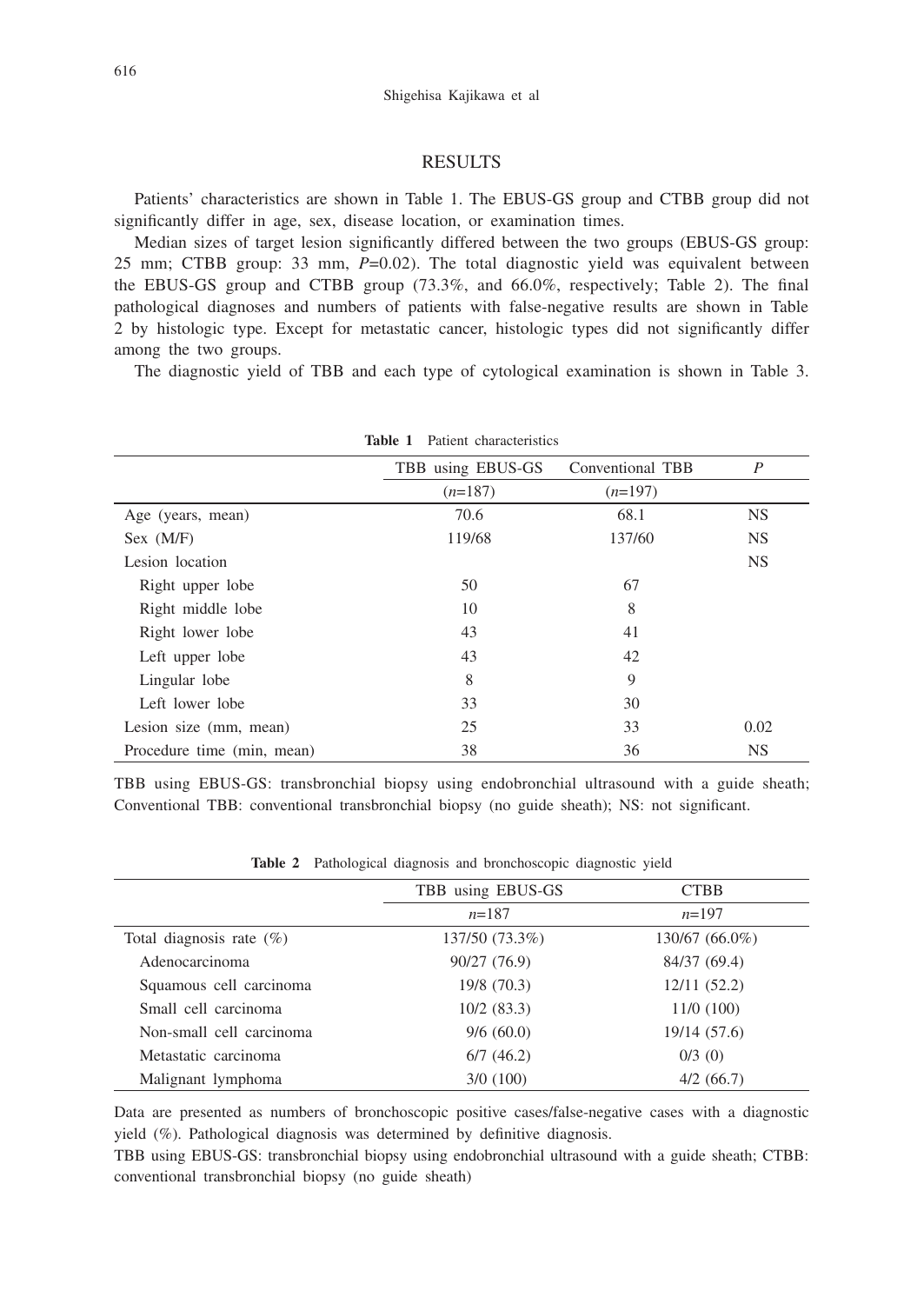We performed three cytological examination techniques: brushing cytology, bronchial washing, and forceps rinse. Although diagnostic yield did not significantly differ between the two groups for forceps biopsy, forceps rinsing and bronchial washing, the diagnostic yield of bronchial brushing in the EBUS-GS group was significantly higher than that in the CTBB group (52.6% vs. 34.0%, respectively, *P*=0.024; Table 3). In a few cases, none of the three types of cytological examination showed malignancy even though biopsy had proven malignancy (1 in the EBUS-GS group and 2 in the CTBB group). Cytological examinations alone demonstrated malignancy in 17 (9.1%) patients in the EBUS-GS group and 8 (4.1%) in the CTBB group (Table 4a). The diagnostic power of cytological examinations in TBB-negative patients was significantly higher in the EBUS-GS group than in the CTBB group  $(25.4\% \text{ vs. } 10.7\%$ , respectively;  $P=0.022$ ; Table 4b). In addition, when only cytology was diagnostic (i.e., TBB was not diagnostic), brushing cytology

| Table 3 Diagnostic yield of each procedure |  |  |  |  |  |
|--------------------------------------------|--|--|--|--|--|
|--------------------------------------------|--|--|--|--|--|

|                   | TBB using EBUS-GS | <b>CTBB</b>    | P         |
|-------------------|-------------------|----------------|-----------|
| Procedures        |                   |                |           |
| Forceps biopsy    | 64.2 (120/187)    | 61.9 (122/197) | NS        |
| Brushing cytology | 52.6 (92/175)     | 34.0 (65/191)  | 0.024     |
| Bronchial washing | 39.3 (72/183)     | 37.1 (66/178)  | <b>NS</b> |
| Forceps rinse     | 46.4 (85/183)     | 46.6 (88/189)  | NS        |

Data are presented as percentages (number of positive / total number).

TBB using EBUS-GS: transbronchial biopsy using endobronchial ultrasound with a guide sheath; CTBB: conventional transbronchial biopsy (no guide sheath); NS: not significant

| Table 4 | Contributions of cytological examinations to bronchoscopic diagnoses |  |  |  |  |  |  |
|---------|----------------------------------------------------------------------|--|--|--|--|--|--|
|---------|----------------------------------------------------------------------|--|--|--|--|--|--|

|  |  |  | (a) Contribution of forceps biopsies and cytological examinations to TBB diagnoses |  |  |
|--|--|--|------------------------------------------------------------------------------------|--|--|
|  |  |  |                                                                                    |  |  |

|                                           | TBB using EBUS-GS | Conventional TBB |
|-------------------------------------------|-------------------|------------------|
|                                           | $n=187$           | $n=197$          |
| Both forceps biopsy and cytology positive | 120(64.2)         | 122(61.9)        |
| Cytology only $*$                         | 17(9.1)           | 8(4.1)           |
| Total TBB positive                        | 137 (73.3)        | 130(66.0)        |

\* Patients in whom only cytological examination could provide diagnoses of malignant tumors. Data are presented as n (%).

(b) Comparison of cytology sensitivity between EBUS-GS and conventional TBB among biopsynegative (not diagnostic) patients

|                           | TBB using EBUS-GS | Conventional TBB | p*    |
|---------------------------|-------------------|------------------|-------|
|                           | $n=67$            | $n=75$           |       |
| Positive (diagnostic)     | 17(25.4)          | 8(10.7)          | 0.022 |
| Negative (not diagnostic) | 50 (74.6)         | 67 (89.3)        |       |

\*Calculated by the chi-square test. Data are presented as  $n$  (%).

TBB using EBUS-GS: transbronchial biopsy using endobronchial ultrasound with a guide sheath; Conventional TBB: conventional transbronchial biopsy (no guide sheath)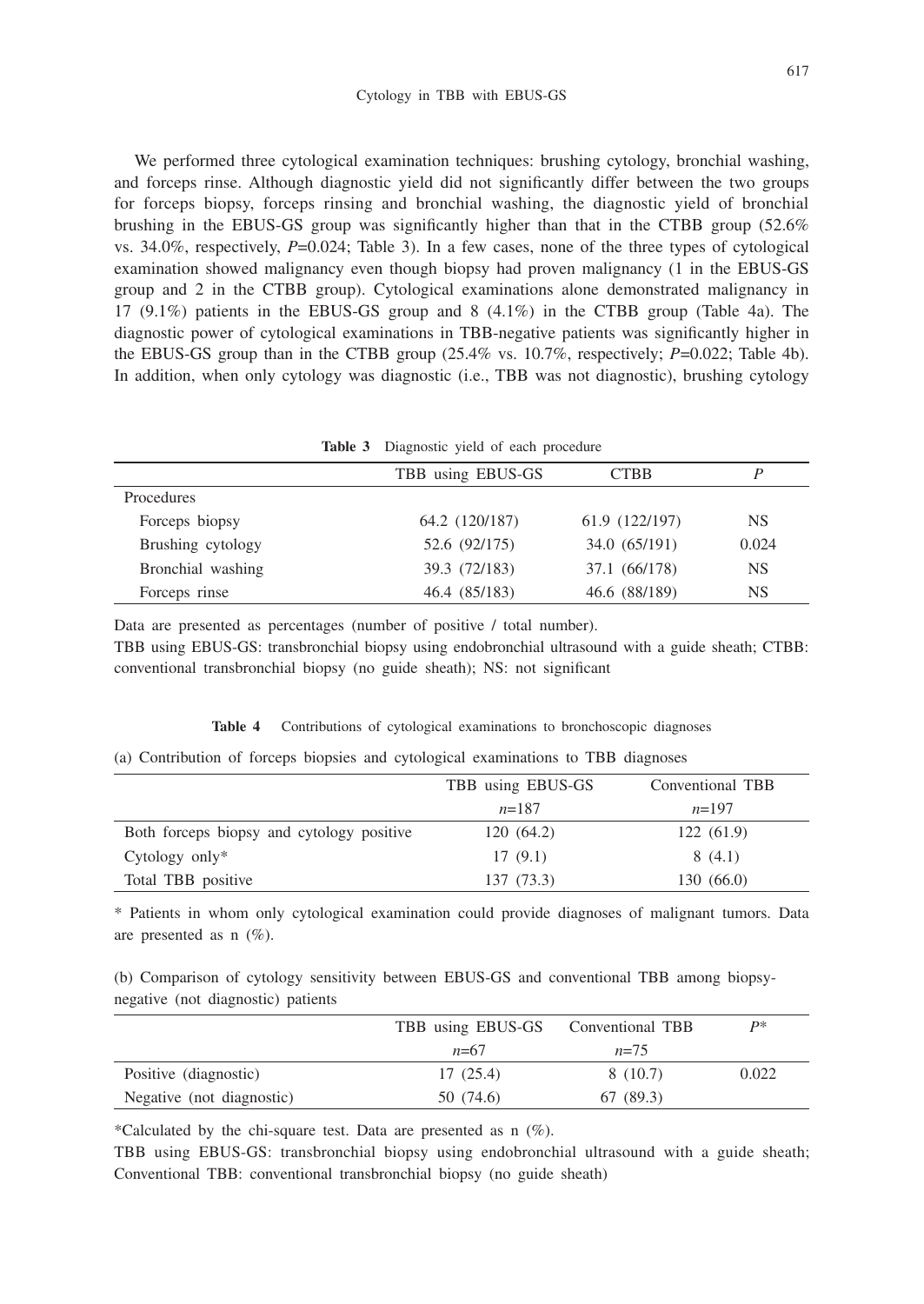

#### **TBB with EBUS-GS n=17 Conventional TBB n=8**

**Fig. 2** Contribution of three cytological examination techniques (brushing cytology, bronchial washing, and forceps rinse) in the diagnosis of malignancy in patients for whom diagnoses could be made only by cytological examinations.

In the EBUS-GS group, bronchial brushing contributed to the malignant diagnosis in 64.7% (11/17) patients. TBB using EBUS-GS: transbronchial biopsy using endobronchial ultrasound with a guide sheath; Conventional TBB: conventional transbronchial biopsy (no guide sheath)

provided the largest contribution to the diagnosis of malignancy in the EBUS-GS group (11/17 patients, 64.7%), but not in the CTBB group (Fig. 2). These data show the diagnostic utility of additional cytological examinations, especially bronchial brushing, in TBB with EBUS-GS.

## DISCUSSION

The EBUS-GS method was established and first reported by Kurimoto et al in 2004.<sup>1</sup> After the first report, many studies have demonstrated the high diagnostic yield of this method.<sup>1,2,4,9</sup> Although the diagnostic yield of bronchial biopsy using EBUS-GS is fairly high, it is not always sufficient for the diagnosis of malignancy because the specimens are smaller than those obtained by CTBB. Kunimasa et al demonstrated the diagnostic utility of additional CTBB after TBB using EBUS-GS.10 An EBUS-GS procedure usually includes forceps biopsy and subsequent cytological examinations, such as bronchial brushing and washing. However, the diagnostic yield of bronchoscopic cytological examinations (bronchial brushing and washing) with EBUS-GS remains uncertain. Notably, forceps biopsy can damage the tissue sample, which may make definite diagnosis of malignancy more difficult. In such cases, cytological examination can sometimes complement the diagnosis of malignancy. Thus, elucidating whether additional bronchoscopic cytological examinations can improve the total diagnostic yield is important. In our retrospective evaluation, twice as many patients in the EBUS-GS could be diagnosed with cancer using cytological examination alone than in the CTBB group  $(9.1\%$  vs.  $4.1\%$ , respectively). In particular, additional bronchial brushing played a central role in improving the diagnostic yield of TBB with EBUS-GS. Bronchial brushing can occasionally provide high-quality cytological samples with minimal crush damage.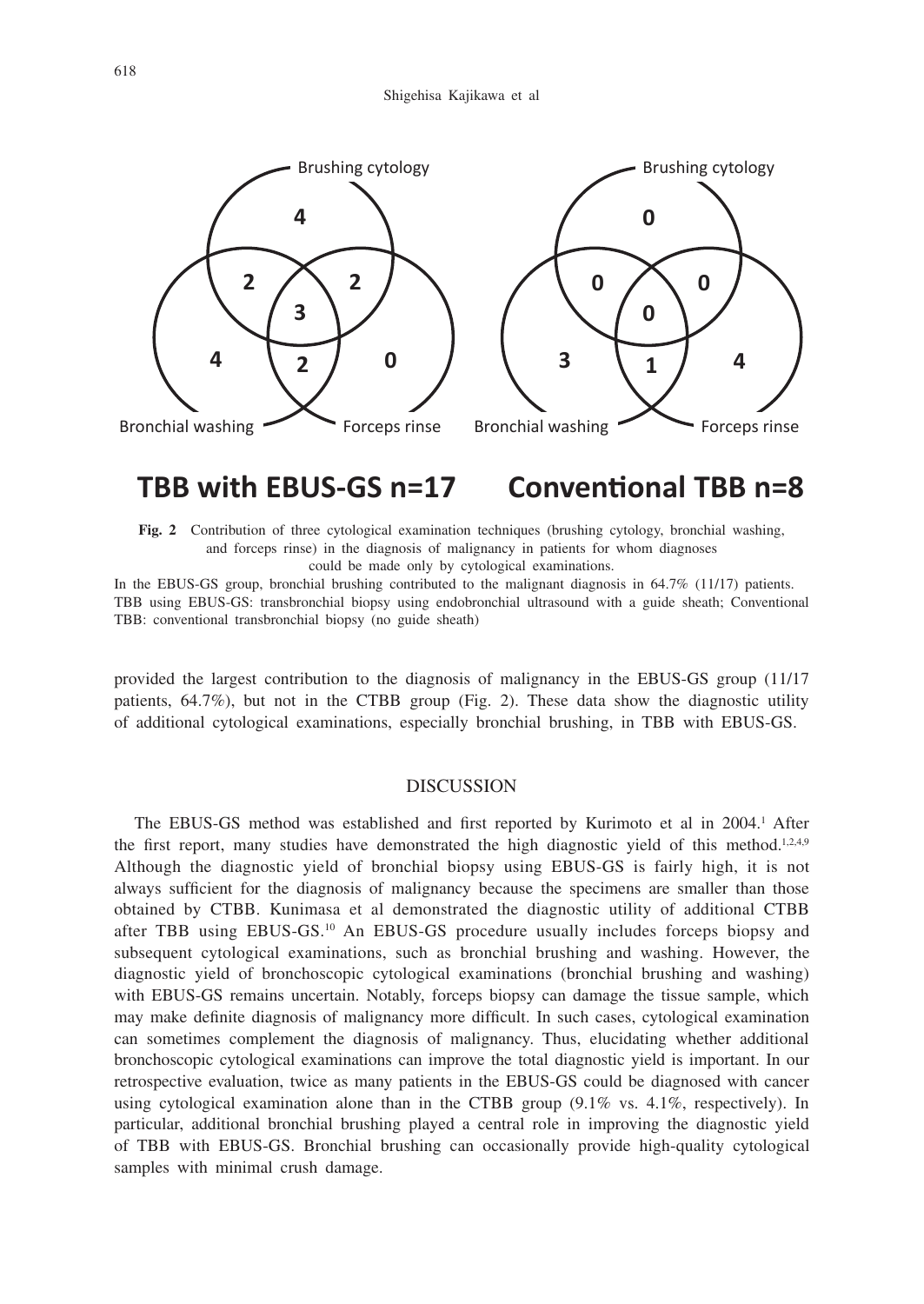As CTBB does not involve a guide sheath, inserting a bronchial brush and biopsy forceps into the same bronchus can be difficult. However, in TBB using a guide sheath, both biopsy and brushing can be performed in the same bronchus. Thus, using a guide sheath would be advantageous for additional bronchial brushing. Our results indicate that an additional bronchial brushing should always be performed after the forceps biopsy in TBB using EBUS-GS. Furthermore, the size of the biopsy forceps in EBUS-GS was frequently smaller (when using an Olympus K201 guide sheath). This might also explain the high number of patients who could be diagnosed only by cytological examination.

This study had some limitations. First, it was a retrospective analysis in a single university hospital. Second, the performance of EBUS-GS or CTBB was dependent upon the date of examination (i.e., not randomized). We introduced EBUS-GS-TBB around the beginning of 2011 and performed EBUS-GS TBB routinely since April in 2011. The backgrounds of the target lesions in the two groups (EBUS-GS or CTBB), including the mean diameters, were not equal. However, although the mean lesion size was significantly smaller in the EBUS-GS than CTBB group, the diagnostic yield was equivalent in both groups. This implies that the diagnostic power of TBB using EBUS-GS for smaller peripheral lung lesions is superior to that of CTBB, and cytological examinations have an important role in achieving high diagnostic yield in EBUS-GS-TBB. A multi-center, prospective, randomized controlled trial would help validate the conclusions of the present study.

In conclusion, bronchoscopic cytological examinations, especially bronchial brushing, may add significant diagnostic value to TBB when using EBUS-GS.

## ACKNOWLEDGEMENTS

We thank Marla Brunker, from Edanz Group (www.edanzediting.com/ac) for editing a draft of this manuscript.

## CONFLICT OF INTEREST

The authors declare no conflicts of interest.

#### REFERENCES

- 1) Kurimoto N, Miyazawa T, Okimasa S, et al. Endobronchial ultrasonography using a guide sheath increases the ability to diagnose peripheral pulmonary lesions endoscopically. *Chest*. 2004;126(3):959–965.
- 2) Kikuchi E, Yamazaki K, Sukoh N, et al. Endobronchial ultrasonography with guide-sheath for peripheral pulmonary lesions. *Eur Respir J*. 2004;24(4):533–537.
- 3) Shinagawa N, Nakano K, Asahina H, et al. Endobronchial ultrasonography with a guide sheath in the diagnosis of benign peripheral diseases. *Ann Thorac Surg*. 2012;93(3):951–957. doi: 10.1016/j.athoracsur.2011.11.073.
- 4) Minezawa T, Okamura T, Yatsuya H, et al. Bronchus sign on thin-section computed tomography is a powerful predictive factor for successful transbronchial biopsy using endobronchial ultrasound with a guide sheath for small peripheral lung lesions: a retrospective observational study. *BMC Med Imaging*. 2015;15:21. doi: 10.1186/s12880-015-0060-5.
- 5) Fujita Y, Seki N, Kurimoto N, et al. Introduction of endobronchial ultrasonography (EBUS) in bronchoscopy clearly reduces fluoroscopy time: comparison of 147 cases in groups before and after EBUS introduction. *Jpn J Clin Oncol*. 2011;41(10):1177–1181. doi: 10.1093/jjco/hyr122.
- 6) Yoshikawa M, Sukoh N, Yamazaki K, et al. Diagnostic value of endobronchial ultrasonography with a guide